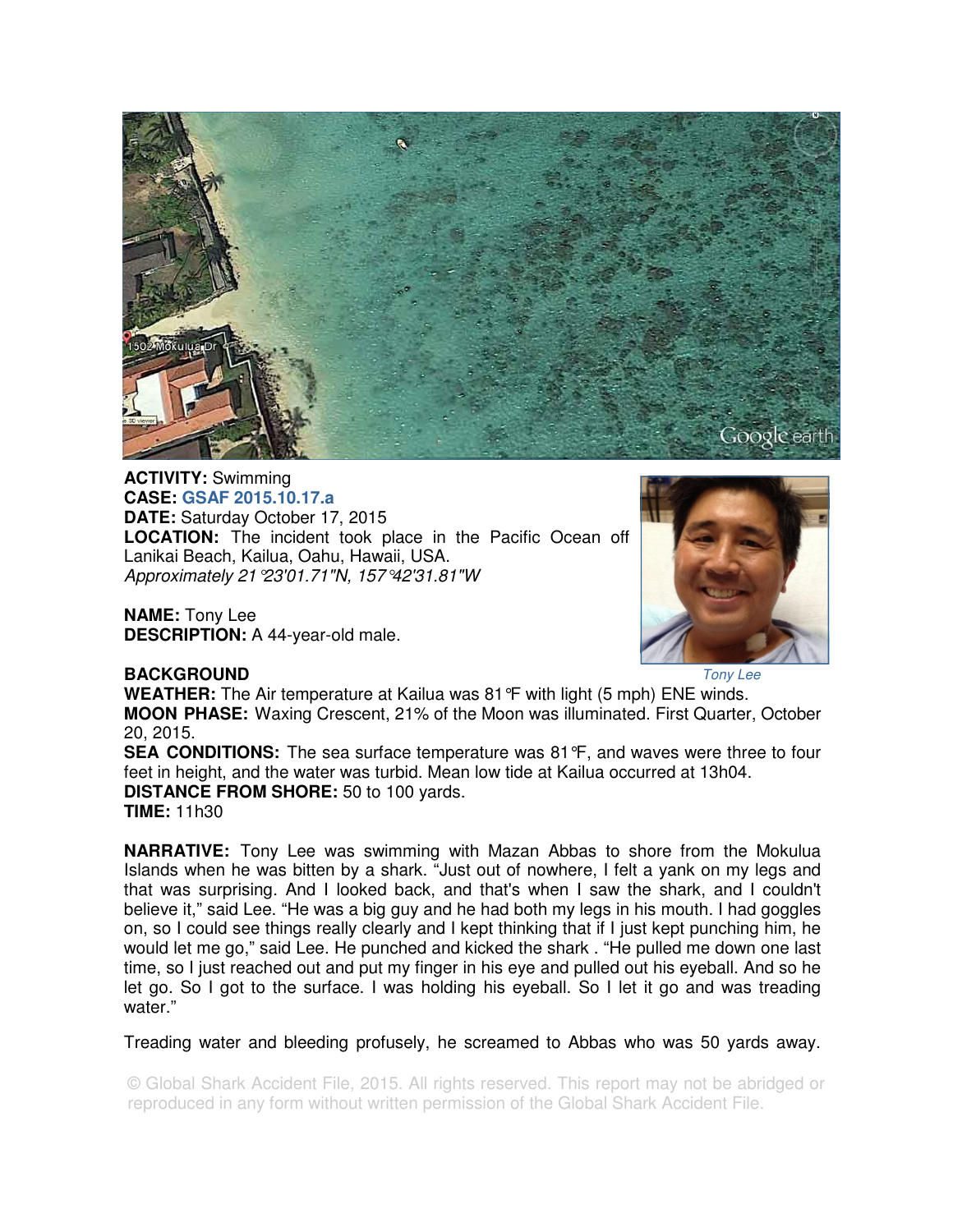Meanwhile, Julian Liverton and his 13-year-old son, Charlie, were paddling back to shore from the Mokulua Islands in separate one-man outrigger canoes when they heard someone yell for help. They saw the swimmers but were unaware one of them had been bitten by a shark. The father and son each took a man on board and paddled as fast as possible to shore. Witnesses on the beach reported that they heard someone in the water shouting "911" and waving a paddle. They called the police and helped carry the injured man to the beach.



Tony Lee being brought to shore on Charlie Liverton's canoe



After the incident, lifeguards sped through the waters on Jet Skis and urged visitors to clear out of the

attacked-by-shark-off-lanikai-beach

ocean, and authorities closed a stretch of shore from Kailua Beach to Bellows Field Beach Park.

**INJURY:** Lee sustained extensive injuries to both feet and defense wounds to his hands which he sustained while punching the shark. His foot was subsequently surgically amputated due to extensive injuries and tissue loss.

**FIRST AID / TREATMENT:** As soon as the patient was taken on board his canoe Charlie Liverton used his rash guard as a tourniquet stem the patient's loss of blood. Honolulu fire personnel arrived at 11h40, treated the patient at 1502 Mokulua Drive, then transferred patient care to EMS at 11h51. The patient was then transported to the hospital in serious condition. Lee lost the right foot, as of October 22, 2015, surgeons were trying to save the left foot.

**SPECIES:** Liverton believes the incident involved an eight- to nine-foot tiger shark, that he saw swim under his canoe.

**SOURCES:** Hawaii News Now, October 17, 2015 http://www.hawaiinewsnow.com/story/30286930/swimmer-injured-inapparent-shark-attackoff-lanikaibeach KHON2, October 17, 2015 http://khon2.com/2015/10/17/shark-attack-off-lanikai-beach-leaves-swimmer-with-seriousleg-injuries/ CNN, October 18, 2015 http://www.cnn.com/2015/10/18/us/hawaii-shark-attacks/index.html KITV, October 19, 2015 http://www.kitv.com/news/lanikai-shark-attack-victims-friend-speaks-out/35934040 KHON2, October 19, 2015 http://khon2.com/2015/10/19/teen-helped-father-rescue-men-after-lanikai-shark-attack/ Hawaii News Now, October 19, 2015 http://www.hawaiinewsnow.com/story/30301623/8th-grader-and-father-rescue-man-

© Global Shark Accident File, 2015. All rights reserved. This report may not be abridged or reproduced in any form without written permission of the Global Shark Accident File